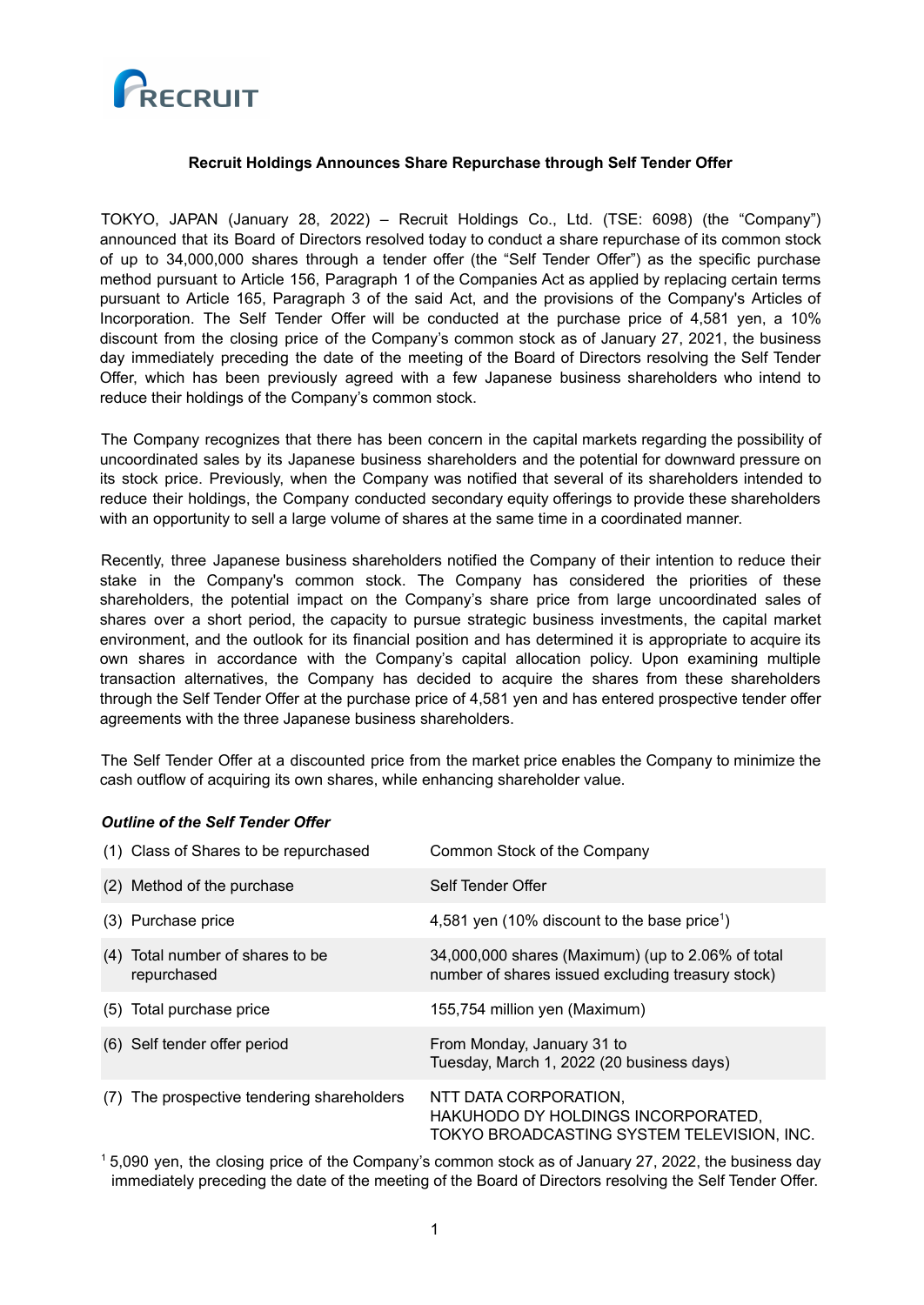

The Self Tender Offer will not be conducted, directly or indirectly, in or targeted at the United States, nor through the U.S. postal mail services or other interstate or international commercial methods or means (including, but not limited to, telephone, telex, facsimile, e-mail, and Internet communication), nor through any stock exchange facilities in the United States. No tender in the Self Tender Offer may be made through any of the aforementioned methods or means, through those stock exchange facilities, or from the United States. In addition, neither the press releases related to the Self Tender Offer nor other relevant documents will, or may, be sent or distributed in, to, or from the United States by the postal mail services or other means. No tender in the Self Tender Offer that violates, directly or indirectly, any of the aforementioned restrictions will be accepted. No solicitation to purchase securities or other equivalent instruments is being made to residents in the United States or within the United States. Even if such securities or other equivalent instruments are sent to the Company by residents in the United States or from the United States, they will not be accepted.

# **1. Purpose of the Share Repurchase**

The Company's primary use of capital is to invest for its long-term business strategy in order to achieve sustainable profit growth and increase enterprise value. The Company believes that this approach will contribute to the common interests of shareholders. The Company also considers the return of capital to its shareholders to be an important part of its capital allocation strategy. The Company strives to continuously pay stable dividends considering its long-term cash needs and financial position forecast. The provisions of the Company's Articles of Incorporation provides that the Company can repurchase shares of the Company through market sales pursuant to a resolution at the meeting of its Board of Directors pursuant to Article 165, Paragraph 2 of the Companies Act in order to make it possible to implement flexible capital strategies in response to changes in the business environment and the Company may consider implementing share repurchase programs, depending on the capital market environment and the outlook of its financial position.

For the fiscal year ended March 31, 2021, the Company paid a total annual dividend of 20.00 yen per share, which consists of an interim dividend of 9.50 yen per share and a year-end dividend of 10.50 yen per share, based on a consolidated dividend payout ratio which had been set at approximately 30% of profit attributable to owners of the parent excluding non-recurring income/losses. For the fiscal year ending March 31, 2022, the Company paid an interim dividend of 10.50 yen per share based on the Company's current dividend policy which aims to continue to pay stable dividends, and plans to pay a year-end dividend following its policy.

In order to mitigate the impact on the balance of supply and demand of its shares in the aftermarket and to implement flexible capital policies in response to changes in the business environment, the Company has conducted share repurchases in conjunction with previously announced secondary offerings. The Company repurchased its common stock pursuant to the resolution at the meeting of the Board of Directors held on August 24, 2016 through the Tokyo Stock Exchange Trading Network Off-Auction Own Share Repurchase Transaction System (ToSTNeT-3), which was the specific method of repurchase determined on August 24, 2016 (Period for the share repurchase: Friday, August 26, 2016; Total number of shares repurchased: 7,643,300 shares (ownership ratio as of the share repurchase<sup>1</sup>: 1.35%); Total purchase price: 29,999,952,500 yen). In line with the capital allocation policy regarding share repurchases that considers the investment, dividend, strategic M&A, market environment and financial outlooks announced on May 14, 2019, the Company conducted share repurchases following the secondary offerings pursuant to the resolutions at the meetings of the Board of Directors held on August 28, 2019 and November 30, 2020, upon consideration of multiple factors including the balance of supply and demand of its shares in the aftermarket following the secondary offerings and enhancement of the return of capital to its shareholders. ((1) Share repurchase by market purchases on the Tokyo Stock Exchange, Inc. through an appointed securities dealer with investment discretion from Thursday, September 19, 2019 through Friday, November 29, 2019 (Total number of shares repurchased: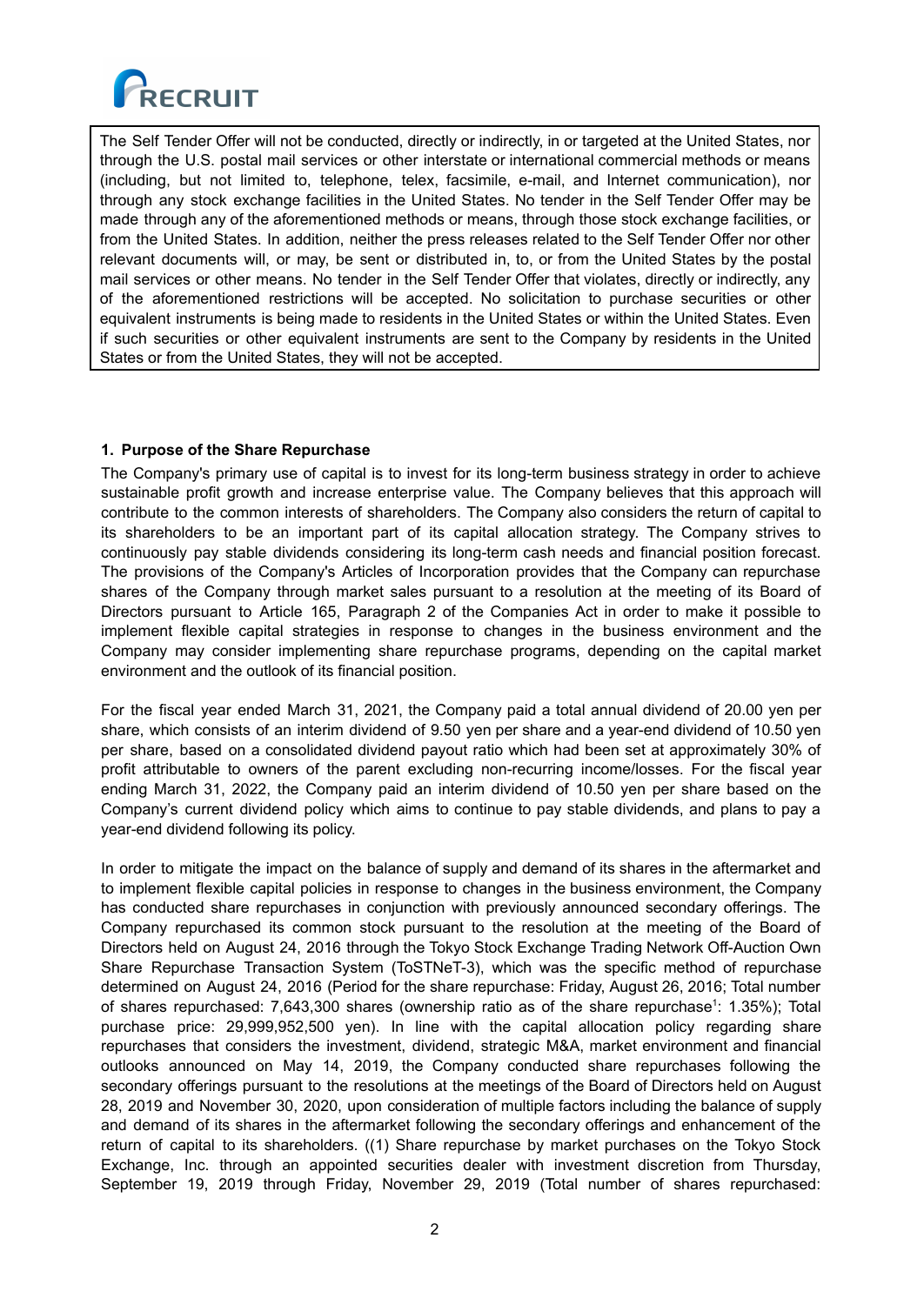

 $22,259,600$  shares (ownership ratio as of the share repurchase<sup>2</sup>: 1.33%); Total purchase price: 79,999,688,129 yen) and (2) Share repurchase by market purchases on the Tokyo Stock Exchange, Inc. through an appointed securities dealer with investment discretion from Monday, December 7, 2020 through Friday, February 26, 2021 (Total number of shares repurchased: 15,157,100 shares (ownership ratio as of the share repurchase $3: 0.91\%$ ); Total purchase price: 68,576,962,887 yen)).

At the end of October 2021, NTT DATA CORPORATION ("NTT Data", the ninth largest shareholder of the Company, number of shares owned as of the date of the announcement: 28,350,000 shares (ownership ratio<sup>4</sup>: 1.71 %)) notified the Company of its intention to sell 19,700,000 shares, which is a portion of its owned shares, held in the Company's common stock (ownership ratio<sup>4</sup>: 1.19%) (the "Shares Intended to be Sold by NTT Data ") resulting from an assessment of their cross-shareholdings, which are held for the purpose of maintaining medium- to long-term relationships and to create synergy with clients and business partners, while expanding trading volume, etc. Note:

- $1$  The percentage of shares of the number of shares in the Company (rounded down to the third decimal place. The same shall apply to calculations of ownership ratio hereinafter.) of 564,777,539 shares, which is calculated by deducting the number of the Company's treasury stock of 542,471 shares from the total number of the shares issued and outstanding of 565,320,010 shares as of June 30, 2016.
- <sup>2</sup> The percentage of shares of the number of shares in the Company of 1,672,167,061 shares, which is calculated by deducting the number of the Company's treasury stock of 23,792,969 shares (which does not include the shares held in the Board Incentive Plan Trust ("BIP Trust") (1,353,822 shares)) from the total number of the shares issued and outstanding of 1,695,960,030 shares as of June 30, 2019 .
- $3$  The percentage of shares of the number of shares in the Company of 1,650,711,397 shares, which is calculated by deducting the number of the Company's treasury stock of 45,248,633 shares (which does not include the shares held in BIP Trust (1,397,998 shares)) from the total number of the shares issued and outstanding of 1,695,960,030 shares as of September 30, 2020 .
- <sup>4</sup> The "ownership ratio" represents the percentage of owned shares of the number of shares in the Company of 1,648,568,285 shares, which is calculated by deducting the number of the Company's treasury stock of 47,391,745 shares (which does not include the shares held in BIP Trust (1,719,165 shares) or the shares held in an Employee Stock Ownership Plan Trust ("ESOP Trust") (12,794,100 shares), which is mainly for employees in the HR Technology Strategic Business Unit ("SBU"), which is a business segment in the Recruit Group (the Company, 324 consolidated subsidiaries of the Company, and 8 affiliated companies (as of December 31, 2021))), from the total number of the shares issued and outstanding of 1,695,960,030 shares as of September 30, 2021 , which is described in "the Consolidated Financial Statements for the Second Quarter of the Fiscal Year Ending March 31, 2022 (IFRS accounting standards)" released by the Company on November 15, 2021.

In response to this, at the end of October 2021, the Company started considering possible measures regarding the Shares Intended to be Sold by NTT Data. The Company recognizes that there has been concern in the capital markets regarding the possibility of uncoordinated sales by its Japanese business shareholders and the resulting potential for downward pressure on its stock price. In order to address these concerns, the Company believes it is effective to provide an opportunity for multiple shareholders to sell a substantial amount of the Company's common shares in a coordinated manner, while also reducing the possibility of irregular market sales of the Company's common shares by shareholders for a certain period of time. As one of the measures, the Company has organized coordinated equity offerings three times in the past (the secondary offerings pursuant to the resolution at the meeting of the Board of Directors held on August 24, 2016, August 28, 2019 and November 30, 2020) when many of the Japanese business shareholders reached the Company around the same time with their intention to reduce their holdings in the Company. Also, in order to mitigate the impact on the balance of supply and demand of its shares in the aftermarket and to enhance shareholder return, the Company repurchased its own shares.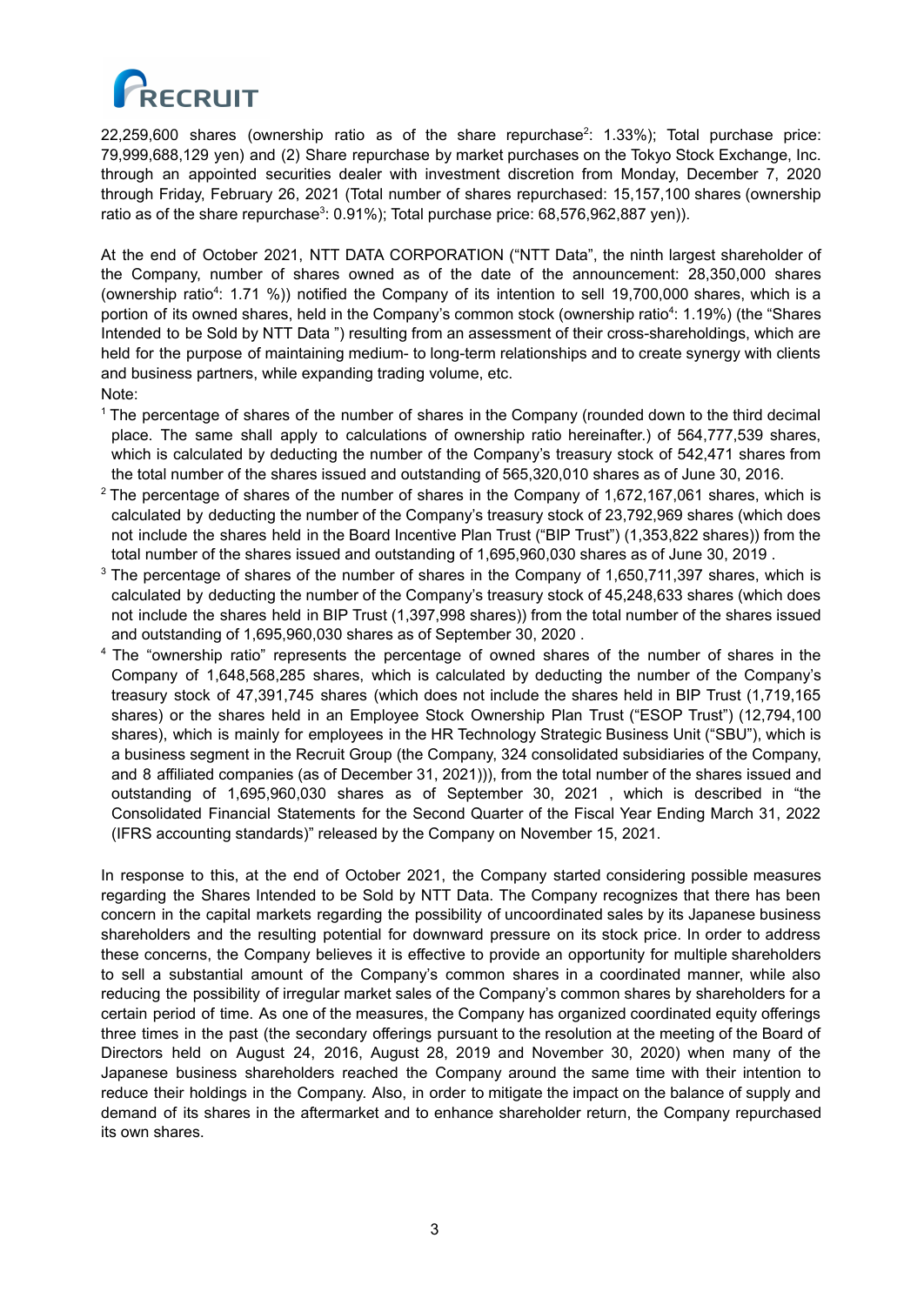

Based on the Company's intention to create an opportunity for orderly sales of the Company's shares with consideration for NTT Data's intention and as a result of considering several factors including the potential for downward pressure on the Company's share price from large uncoordinated sales of shares over a short period, its capital allocation policy, its capacity to pursue strategic business investments mainly for its HR Technology business which operate online HR platforms in the HR Matching market and for continuous growth of its existing business, the capital market environment, and the outlook for its financial position, in early November 2021, the Company concluded that purchasing of the Shares Intended to be Sold by NTT Data through a share repurchase would be the most appropriate measure.

With regard to the specific method for purchasing the Shares Intended to be Sold by NTT Data, the Company concluded that the most appropriate method was a purchase through a self tender offer, which provides the opportunity for shareholders other than NTT Data to participate in the tender offer. The Company believes this is the most appropriate method from the viewpoint of equitable treatment of shareholders, transparency of transactions, maximizing the certainty to sell all of the Shares Intended to be Sold by NTT Data through a repurchase at a price representing a certain discount to the market price, as well as, minimizing the cash outflow of the Company as much as possible. As described above, we have conducted share repurchases in conjunction with the secondary offerings with the purpose of mitigating the impact on the balance of demand and supply of the Company's common shares as a result of the secondary offerings together with improving shareholder return. Previously, we have conducted share repurchases at the market price. However, a self tender offer enables the Company to repurchase its common shares at a discounted price from the market price. Therefore, the Company believes that the total number of shares to be tendered will not exceed the planned number of tendered shares, and as a result, the Company determined that it is appropriate to use the tender offer method in order to increase the certainty of the sale of Shares Intended to be Sold by NTT Data. Additionally, in determining the purchase price for the Self Tender Offer (the "Tender Offer Price"), considering that the Company's common shares are listed on financial instruments exchanges, the Company emphasizes the clarity and objectivity of the criteria and has decided to place emphasis on the market price of the Company's common shares. The Company also determined that it was desirable to purchase tendered shares at a price representing a certain discount to the market price, from the perspective of enhancing shareholder value as well as minimizing the cash outflow of the Company as much as possible.

Based on the above considerations and decisions, in the middle of December 2021, the Company asked NTT Data whether it would intend to tender its shares if the Company made a tender offer at a price representing a certain discount to the market price of the Company's common shares on the First Section of the TSE.

The Company also decided that the appropriate price of the Company's common stock forming the basis of the discount rate would be desirable to be determined by taking into account the market price fluctuations during a certain period. The Company notified NTT Data that it was intending to make a tender offer at a price representing a discount to the simple average of the closing price of the Company's common shares on the First Section of the TSE during the one-month or three-month period ending the business day immediately preceding the date of the meeting of the Board of Directors resolving the Self Tender Offer or the closing price of the Company's common shares on the First Section of the TSE on the business day immediately preceding the date of the meeting of the Board of Directors resolving the Self Tender Offer. For this decision, the Company referred to previous examples of tender offers for repurchasing shares at a discounted market price during the period from January 2021 to November 2021 which shows out of 13 examples, 11 were calculated using either of the above options, and therefore determined that it is appropriate to select these as a possible measure to determine the tender price.

To determine the discount rate, the Company considered that the higher the discount rate, the higher the probability that the market price will not fall below the Tender Offer Price during the Self Tender Offer period (hereinafter, the "Self Tender Offer Period"). A market price below the Tender Offer Price minimizes the probability that the total number of tendered shares will exceed the planned number of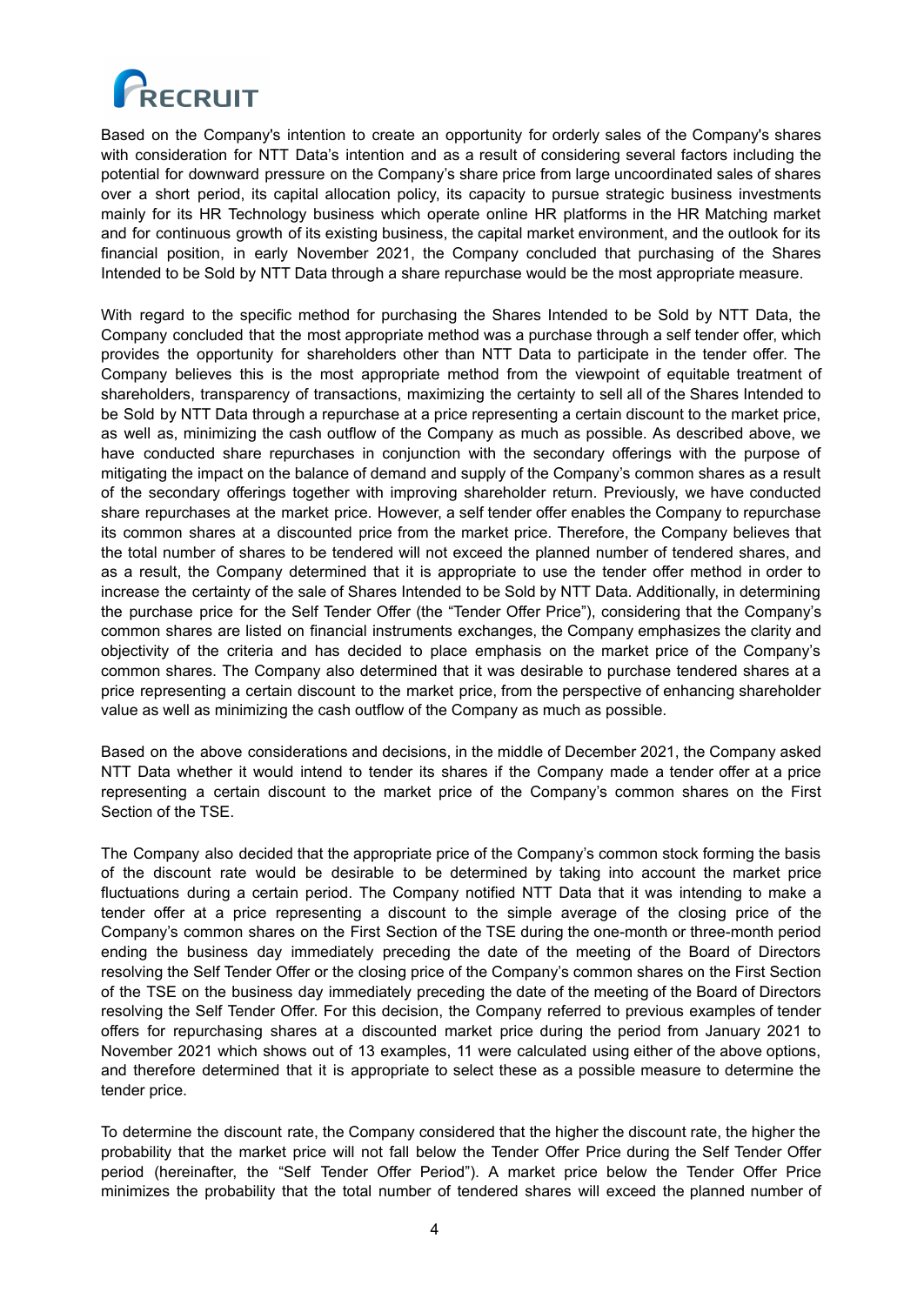

tendered shares and increases the certainty of the sale of Shares Intended to be Sold by NTT Data and minimizes the cash outflow of the Company as much as possible. However, NTT Data would not likely agree on an unreasonably high discount rate. In order to determine a reasonable discount rate, we have decided to refer to previous examples of tender offers for repurchasing shares. The Company referred to previous examples of tender offers for repurchasing shares at a discounted market price during the period from January 2021 to November 2021 which shows 8 out of 13 examples are around a 10% discount. The Company decided that a discount around 10% to the market price would be desirable taking into account the market price fluctuations during a certain period as the market price may fluctuate on a daily basis due to economic conditions and various other factors, pursuing the certainty of the sale of the Company's common shares by shareholders who apply for the Self Tender Offer and reducing the possibility that the market price falls below the Tender Offer Price as well as minimizing the cash outflow of the Company as much as possible, and the Company notified NTT Data to that effect. In response to this, the Company received NTT Data's intention to apply the Shares Intended to be Sold by NTT Data for the Self Tender Offer.

In addition, as the trend of earnest action towards enhancing corporate governance in recent years has increased and in the course of discussion with its Japanese business shareholders, who have held common shares of the Company since before listing on the First Section of the TSE and have business relationships with the Company, regarding appropriate sales of the Company's common stock and confirming their holding policy and intention to sell the Company's common stock, the Company approached TOKYO BROADCASTING SYSTEM TELEVISION, INC. ("TBS", the 12th largest shareholder (September 30, 2021); number of shares owned as of the date of the announcement: 24,997,500 shares (ownership ratio: 1.51%)) and HAKUHODO DY HOLDINGS Inc. ("Hakuhodo", the 22th largest shareholder (September 30, 2021); number of shares owned as of the date of the announcement: 10,710,000 shares (ownership ratio: 0.64 %)) about applying for the Self Tender Offer in the middle of December 2021 (NTT data, Hakuhodo DY Holdings Inc. and Tokyo Broadcasting System Television, Inc. collectively the "Prospective Tendering Shareholders") and a tender offer Price at a price representing a discount around 10% to the simple average of the closing prices of the Company's common shares on the First Section of the TSE during the one-month or three-month period ending the business day immediately preceding the date of the meeting of the Board of Directors resolving the Self Tender Offer or the closing price of the Company's common shares on the First Section of the TSE on the business day immediately preceding the date of the meeting of the Board of Directors resolving the Self Tender Offer. The Company received Hakuhodo's intention to tender 5,355,000 shares held in the Company's common stock (ownership ratio : 0.32%) in order to improve asset efficiency and strengthen financial position at the end of December 2021 and TBS' intention to tender 1,500,000 shares held in the Company's common stock (ownership ratio: 0.09%) in order to provide a source of strategic investment to be made by TBS in early January 2022,(the number of shares intended to be sold by Prospective Tendering Shareholders collectively called the "Shares intended to be Sold").

In response to this, after further consultations with the Prospective Tendering Shareholders, the Company proposed to make a tender offer at 4,581 yen, a 10% discount from the closing price of the Company's common shares on the First Section of the TSE on the business day immediately preceding the date of the meeting of the Board of Directors resolving the Self Tender Offer, January 27, 2022. The Company decided that the appropriate price of the Company's common stock forming the basis of the discount rate would be desirable to be determined by reflecting the most recent financial results in the stock price, and as such the Company notified the Prospective Tendering Shareholders that it was intending to make a tender offer at 4,581 yen, a 10% discount from the closing price of the Company's common shares on the First Section of the TSE on the business day immediately preceding the date of the meeting of the Board of Directors resolving the Self Tender Offer (January 27, 2022) instead of using the simple average of the closing prices of the Company's common shares during the one-month or three-month period ending January 27, 2022 in order to pursue increased certainty of the sale of the Company's common shares by shareholders who apply for the Self Tender Offer and reducing the possibility that the market price falls below the Tender Offer Price as well as minimizing the cash outflow of the Company as much as possible. On the same day, the Prospective Tendering Shareholders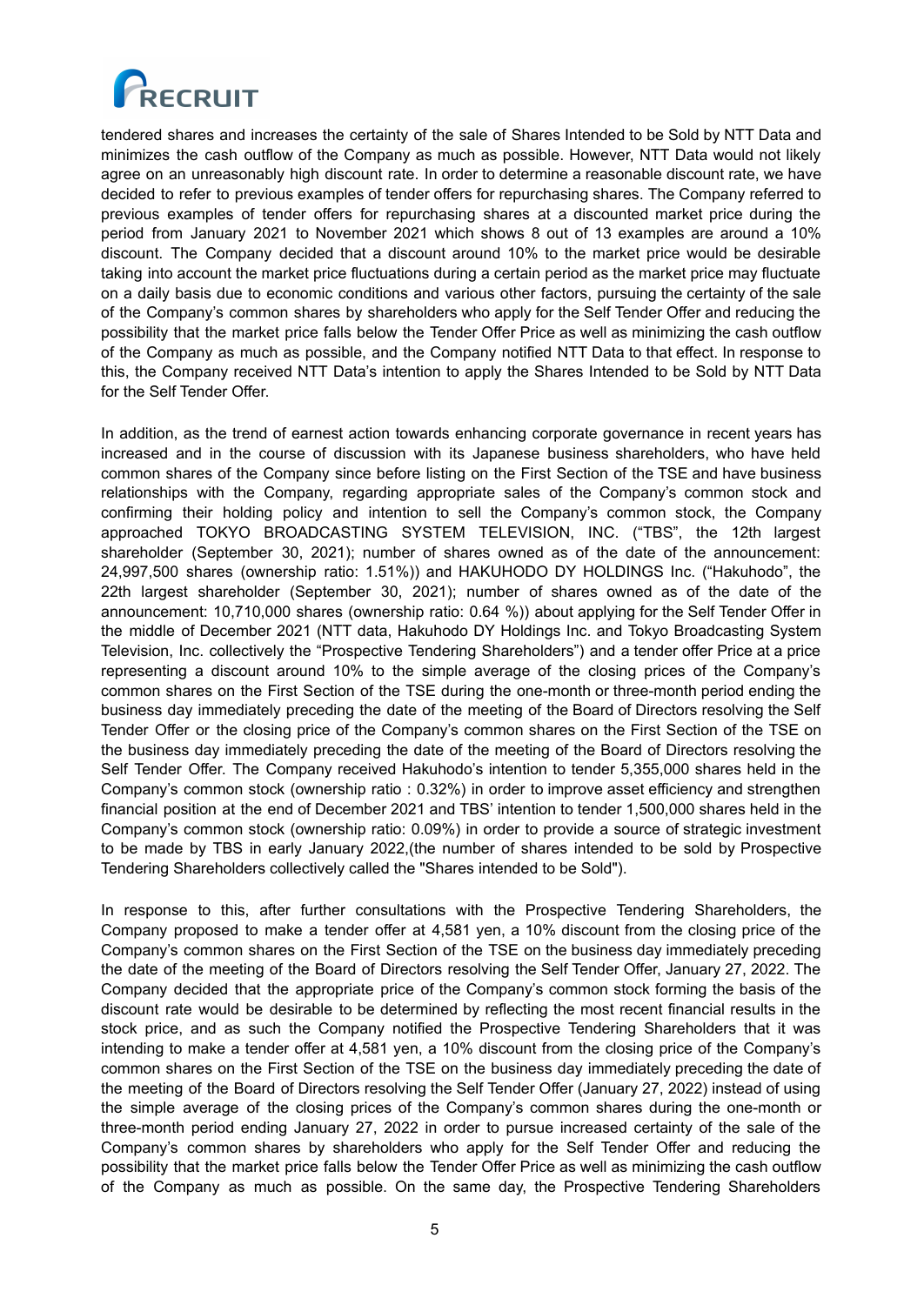

consented to the fact that, in the event that the Company conducts the Self Tender Offer under such conditions, the Prospective Tendering Shareholders will apply for the Self Tender Offer.

As a result, on January 28, 2022, the Company entered into tender offer agreements with NTT Data, Hakuhodo and TBS, respectively, indicating that NTT Data would tender 19,700,000 shares (ownership ratio: 1.19%), Hakuhodo would tender 5,355,000 shares (ownership ratio: 0.32%) and TBS would tender 1,500,000 shares (ownership ratio: 0.09%), a portion of their ownership interests in the Company's stock, for the Self Tender Offer.

In the tender offer agreements for NTT Data and Hakuhodo, there is no prerequisite for tendering their shares but, for the tender offer agreement for TBS, (i) the representations and warranties<sup>5</sup> of the Company are true and accurate in significant points and (ii) the Company has not materially breached the obligations<sup>6</sup> prescribed in the tender offer agreements are prerequisite for TBS to tender its own shares. The Company received an explanation from the Prospective Tendering Shareholders that they currently intend to continue holding its common shares other than Shares Intended to be Sold (8,650,000 shares (ownership ratio: 0.52%) of NTT Data, 5,355,000 shares (ownership ratio: 0.32%) of Hakuhodo and 23,497,500 shares (ownership ratio: 1.42%) of TBS). If the shares tendered in the Self Tender Offer ( "Tendered Shares") in aggregate exceeded the planned number of shares to be purchased, the Self Tender Offer will be implemented in accordance with the proportional allocation method specified in Article 27-22-2, Paragraph 2 of the Financial Instruments and Exchange Act applicable pursuant to Article 27-13, Paragraph 5 and with Article 21 of the Cabinet Ordinance. The Company has received an explanation from NTT Data that with regard to any portion of the Shares Intended to be Sold by NTT Data which are not purchased it will consider possible options including selling them. However, it is undecided if or when the sale will be carried out and the potential sale method is undecided. The Company received an explanation from Hakuhodo and TBS that they have not decided as to whether they will sell the portion of the Shares Intended to be Sold by them which are not purchased if Tendered Shares in aggregate exceeded the planned number of shares to be purchased and part of the Shares Intended to be Sold were not purchased.

After the above considerations and consultations, the Company has resolved at the meeting of its Board of Directors held on January 28, 2022 to conduct a repurchase of its own shares with a tender offer to repurchase its own shares as the specific purchase method pursuant to Article 156, Paragraph 1 of the Companies Act as applied by replacing certain terms pursuant to Article 165, Paragraph 3 of the said Act and the provisions of the Company's Articles of Incorporation. The Company has resolved at the meeting of its Board of Directors held on January 28, 2022 to conduct a repurchase of its own shares and make a tender offer at a price representing an approximate 10% discount to the closing price of the Company's common shares on the First Section of the TSE on January 27, 2022.

The Company also has resolved that the planned number of shares to be repurchased should be up to 34,000,000 shares (ownership ratio: 2.06%) in order to provide other shareholders the opportunity to sell their shares owned, while considering its capital allocation policy, its capacity to pursue strategic business investments mainly for HR Technology business which operate online HR platform in the HR Matching market and for continuous growth of existing business, the capital market environment, and the outlook for its financial position. The Company has considered that it is appropriate to set the total repurchase amount not exceeding around 200 billion yen. The Company also has resolved at the Board of Directors meeting held on January 28, 2022 that the planned number of shares to be repurchased should be up to 34,000,000 shares<sup>7</sup> (ownership ratio: 2.06%), for providing other shareholders the opportunity to sell their shares owned and considering the Company's capital allocation policy, its capacity to pursue strategic business investments mainly for HR Technology business which operate online HR platforms in the HR Matching market and for continuous growth of its existing business, the capital market environment, and the outlook for its financial position.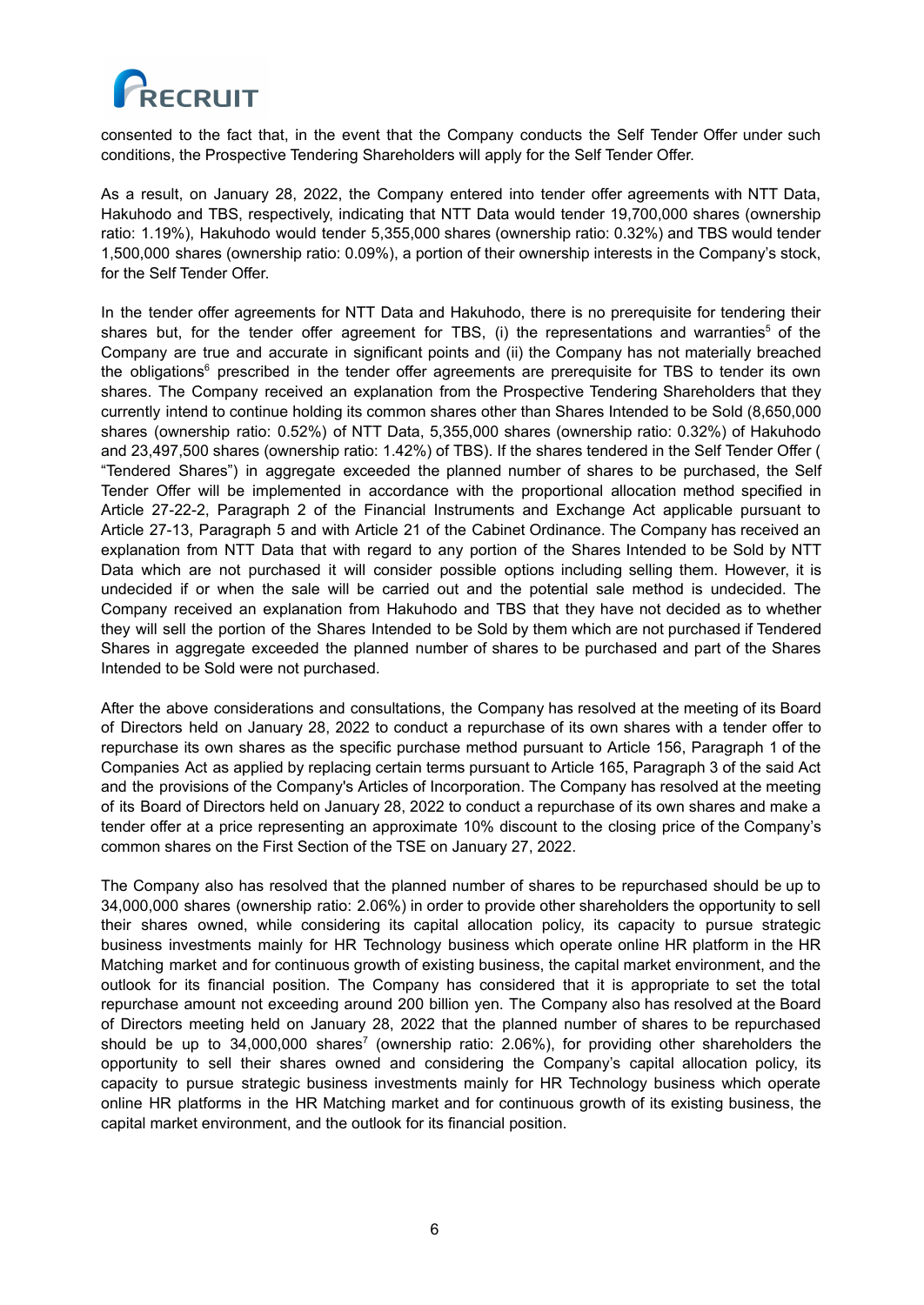

Note:

- <sup>5</sup> In the tender offer agreement with TBS, the representations and warranties of the Company (i) the execution and performance of the tender offer agreement by the Company are not in violation of laws and regulations, etc., and all procedures required by laws and regulations, etc., the Company's articles of incorporation, and other internal rules have been completed for the execution and performance of the tender offer agreement, (ii) the Company has not filed a petition for the commencement of bankruptcy proceedings, etc., and (iii) the Company is not subject to the state of insolvability or suspension of payment.
- <sup>6</sup> Under the tender offer agreement with TBS, the Company bears the obligation to conduct the Self Tender Offer and the obligation to provide indemnification.
- $\frac{7}{1}$  The planned number of shares to be repurchased (34,000,000 shares) was calculated with the simple average of the closing price of the Company's common shares during the period from January 4 to January 12, 2022, in order to determine the number by January 13, 2022 for practical reasons.

The Company plans to allocate its own funds to the Self Tender Offer for the full amount. The Company's consolidated liquidity on hand (cash and cash equivalents) as of September 30, 2021 amounted to 589,981 million yen and, after the Company repurchases its shares, the Company's consolidated liquidity on hand exceeds the 5 year average liquidity on hand from the fiscal year ended March 2017 to the fiscal year ended March 2021 (simple average of 414,045 million yen in cash and cash equivalents at the end of the last 5 fiscal years) and furthermore the Company's Free Cash Flow from business operations (the sum of cash flows from operating activities and cash flows from investment activities) for the fiscal year ended March 2021 is 246,224 million yen. The Company considers that it will be able to secure sufficient liquidity on hand even after allocating funds for the Self Tender Offer by accumulating cash to be generated from its business. In addition, the Company concluded a 200 billion yen commitment line agreement on March 31, 2021 with financial institutions to further prepare for liquidity risk. As of the date of submission of this document, there is no outstanding loan execution balance based on the commitment agreement. We believe that this will ensure sufficient liquidity even in the event of a major change in the business environment. Therefore, as liquidity is ensured in accordance with normal business operations, we believe that there are no issues with financial soundness or safety.

The policy on the disposal of treasury stock acquired through the Self Tender Offer has not yet been determined as of the date of submission of this document; however, it may be used for strategic M&A with the Company's common stock as consideration, for the delivery of shares upon the exercise of stock acquisition rights, and for stock compensation using the Company's common stock for employees of the Group (The Company and its subsidiaries).

# **2. Details of the Board of Directors Resolution Concerning the Own-Share Repurchase**

(1) Details of the Resolution

| Type of Shares | <b>Total Number of Shares</b>  | Aggregate Purchase Amount        |  |
|----------------|--------------------------------|----------------------------------|--|
| Common shares  | 34,000,100 shares<br>(Maximum) | 155,754,458,100 yen<br>(Maximum) |  |

Note:

<sup>1</sup> Total number of shares issued and outstanding 1,695,960,030 shares (as of January 28, 2022. The increase in the number of shares issued as a result of the exercise of the Company's stock acquisition rights from January 1, 2022 to today is not included.)

<sup>2</sup> Up to 2.00% of total number of shares issued and outstanding

<sup>3</sup> Acquisition period From January 31 to March 31, 2022

(2) Publicly-Traded Securities Relating to the Company's Own Shares Previously Acquired Pursuant to the Resolution Not applicable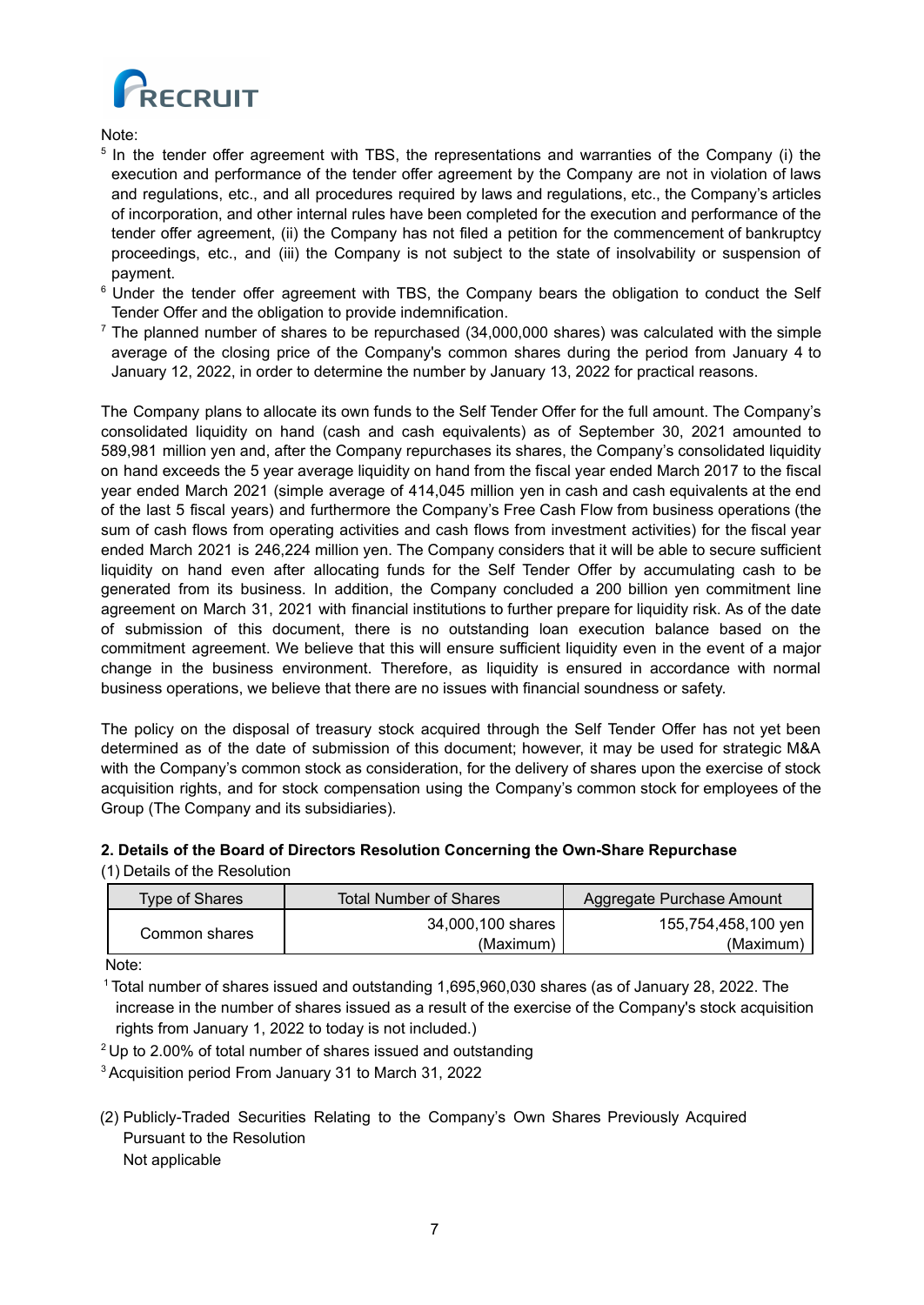

# **3. Summary of the Self Tender Offer**

#### (1) Time Table

| Date of Board of<br>Directors resolution                                 | Friday, January 28, 2022                                                                                                                                                                                         |
|--------------------------------------------------------------------------|------------------------------------------------------------------------------------------------------------------------------------------------------------------------------------------------------------------|
| Date of public notice of<br>commencement of the<br>Self Tender Offer Bid | Monday, January 31, 2022<br>Announcement shall be made electronically with notice to that<br>effect in the Nihon Keizai Shimbun.<br>(URL for electronic announcement: □<br>https://disclosure.edinet-fsa.go.jp/) |
| Date of submission of<br>Self Tender Offer Bid notice                    | Monday, January 31, 2022                                                                                                                                                                                         |
| Self Tender Offer Period                                                 | From Monday, January 31 to Tuesday, March 1, 2022 (20<br>business days)                                                                                                                                          |

# (2) Repurchase Price

4,581 yen per share of common stock

- (3) Basis for Calculation of the Repurchase Price
	- a. Basis of the Calculation

In determining the Tender Offer Price, considering that the Company's common shares are listed on financial instruments exchanges, the Company emphasizes the clarity and objectivity of the criteria, and has decided to place emphasis on the market price of the Company's common shares. The Company also determined that it was desirable to purchase tendered shares at a price representing a certain discount to the market price, from the perspective of shareholder value as well as minimizing the cash outflow of the Company as much as possible.

Based on the above considerations and decisions, in the middle of December 2021, the Company asked NTT Data whether it would intend to tender its shares if the Company made a tender offer at a price representing a certain discount to the market price of the Company's common shares on the First Section of the TSE.

The Company also decided that the appropriate price of the Company's common stock forming the basis of the discount rate would be desirable to be determined by taking into account the market price fluctuations during a certain period. The Company notified NTT Data that it was intending to make a tender offer at a price representing a discount to the simple average of the closing price of the Company's common shares on the First Section of the TSE during the one-month or three-month period ending the business day immediately preceding the date of the meeting of the Board of Directors resolving the Self Tender Offer or the closing price of the Company's common shares on the First Section of the TSE on the business day immediately preceding the date of the meeting of the Board of Directors resolving the Self Tender Offer. For this notification, the Company considers that 11 of 13 recent publicly disclosed examples were calculated based on one of these methods, and determined that it is appropriate to select these as possible measures.

To determine the discount rate, the Company considered that the higher the discount rate, the higher the probability that the market price will not fall below the Tender Offer Price during the Self Tender Offer period. A Tender Offer Price below the market price minimizes the probability that the total number of tendered shares will exceed the planned number of tendered shares and increases the certainty of the sale of Shares Intended to be Sold by NTT Data, while minimizing the cash outflow of the Company as much as possible. However, NTT Data would not likely agree on an unreasonably high discount rate. In order to determine a reasonable discount rate,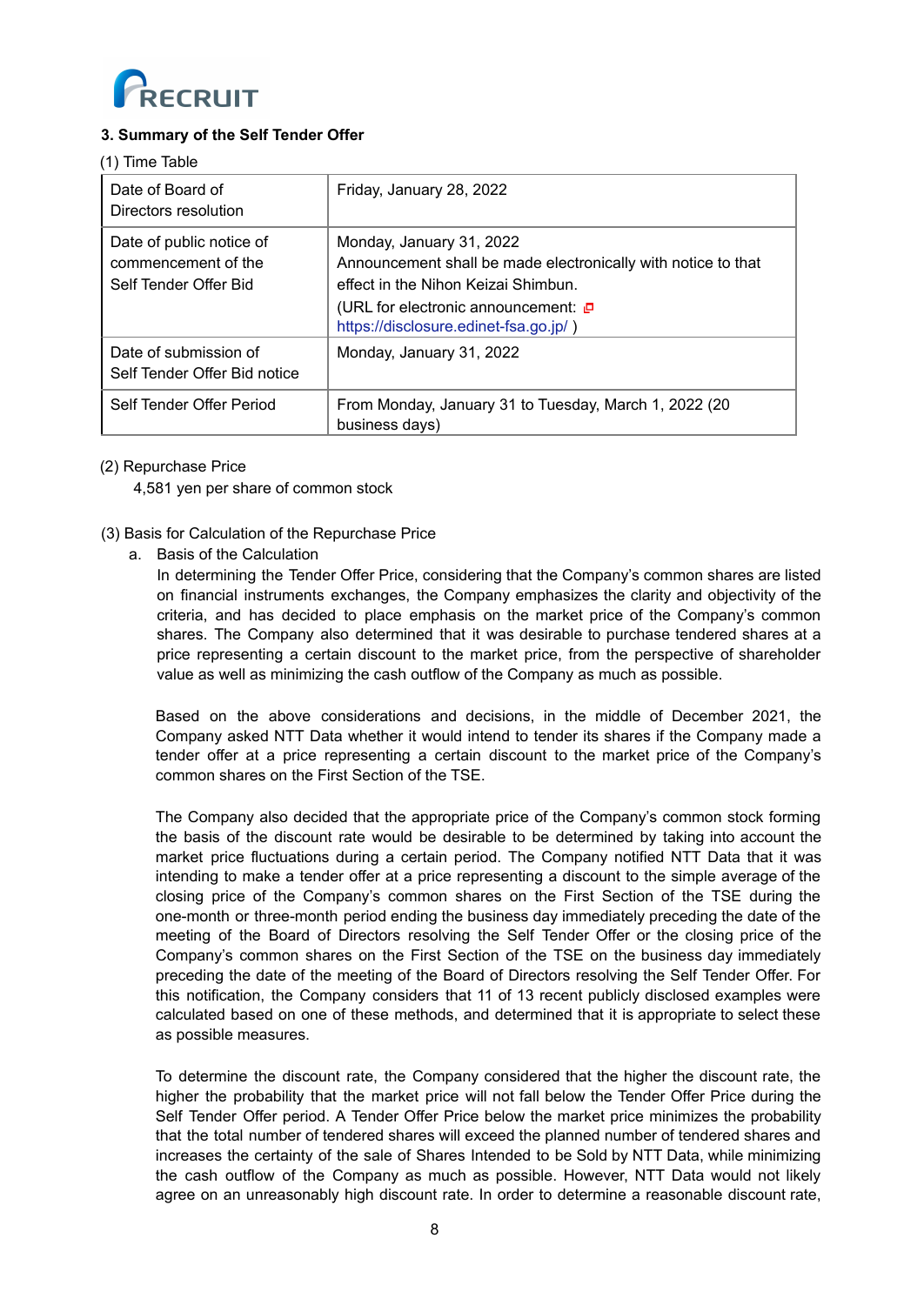

we have decided to refer to previous examples of tender offers for repurchasing shares. The Company referred to previous examples of tender offers for repurchasing shares at a discounted market price during the period from January 2021 to November 2021 which showed 8 out of 13 examples with a discount around 10%. The Company decided that a discount around 10% to the market price would be desirable to be determined by taking into account the market price fluctuations during a certain period, as the market price may fluctuate on a daily basis due to economic conditions and various other factors, with the intention of pursuing the certainty of the sale of the Company's common shares by shareholders who apply for the Self Tender Offer and reducing the possibility that the market price falls below the Tender Offer Price as well as minimizing the cash outflow of the Company as much as possible. The Company notified NTT Data to that effect. In response to this, the Company received NTT Data's intention to apply the Shares Intended to be Sold by NTT Data for the Self Tender Offer.

In addition, as the trend of earnest action towards enhancing corporate governance in recent years has increased and in the course of discussion with its Japanese business shareholders, who have held common shares of the Company since before listing on the First Section of the TSE and have business relationships with the Company, regarding appropriate sales of the Company's common stock and confirming their holding policy and intention to sell the Company's common stock, the Company approached to TBS and Hakuhodo about applying for the Self Tender Offer in the middle of December 2021. The Company received Hakuhodo's intention to tender 5,355,000 shares held in the Company's common stock in order to improve asset efficiency and strengthen financial position (ownership ratio : 0.32%) in the end of December 2021 and TBS' intention to tender 1,500,000 shares held in the Company's common stock in order to provide a source of strategic investment to be made by TBS (ownership ratio : 0.09%) in early January 2022.

As a result, on January 28, 2022, the Company entered into tender offer agreements with NTT Data, Hakuhodo and TBS, respectively. The Tender Offer Price of 4,581 yen is equivalent to the price representing a 10.00% discount (rounded down the third decimal place. The same shall apply to calculations of discount rate hereinafter) to 5,090 yen, which is the closing price of the Company's common shares on January 27, 2022, the business day immediately preceding the date of the meeting of the Board of Directors resolving the Self Tender Offer (January 28, 2022), equivalent to the price representing a 27.04% discount to 6,279 yen, which is the simple average of the closing prices of the Company's common shares for the one-month period ending the date and equivalent to the price representing a 34.01% discount to 6,942 yen, which the simple average of the closing prices of the Company's common shares for the three-month period ending the date and equivalent to the price representing a 32.30% discount to 6,767 yen, which is the simple average of the closing prices of the Company's common shares for the six-month period ending the date.

Pursuant to the resolution of the Board of Directors meeting held on November 30, 2020, the Company completed a share repurchase (total number of shares acquired: 15,157,100 shares (ownership ratio at the time of acquisition: 0.91%), total acquisition price: 68,576,967,887 yen) by market purchases on the Tokyo Stock Exchange, Inc. through an appointed securities dealer with investment discretion from Monday, December 7, 2020 through Friday, February 26, 2021. The simple average purchase price per share was 4,524 yen (rounded to the nearest yen).

There is a difference of 57 yen from the tender offer price of 4,581 yen, but this difference was determined based on the market price on each purchase date. The Company was intending to make a tender offer at 4,581 yen, a 10% discount from the closing price of the Company's common shares on the First Section of the TSE on January 27, 2022, which is 5,090 yen and 12.51 % (round down to the 3rd decimal place) premium to 4,524 yen.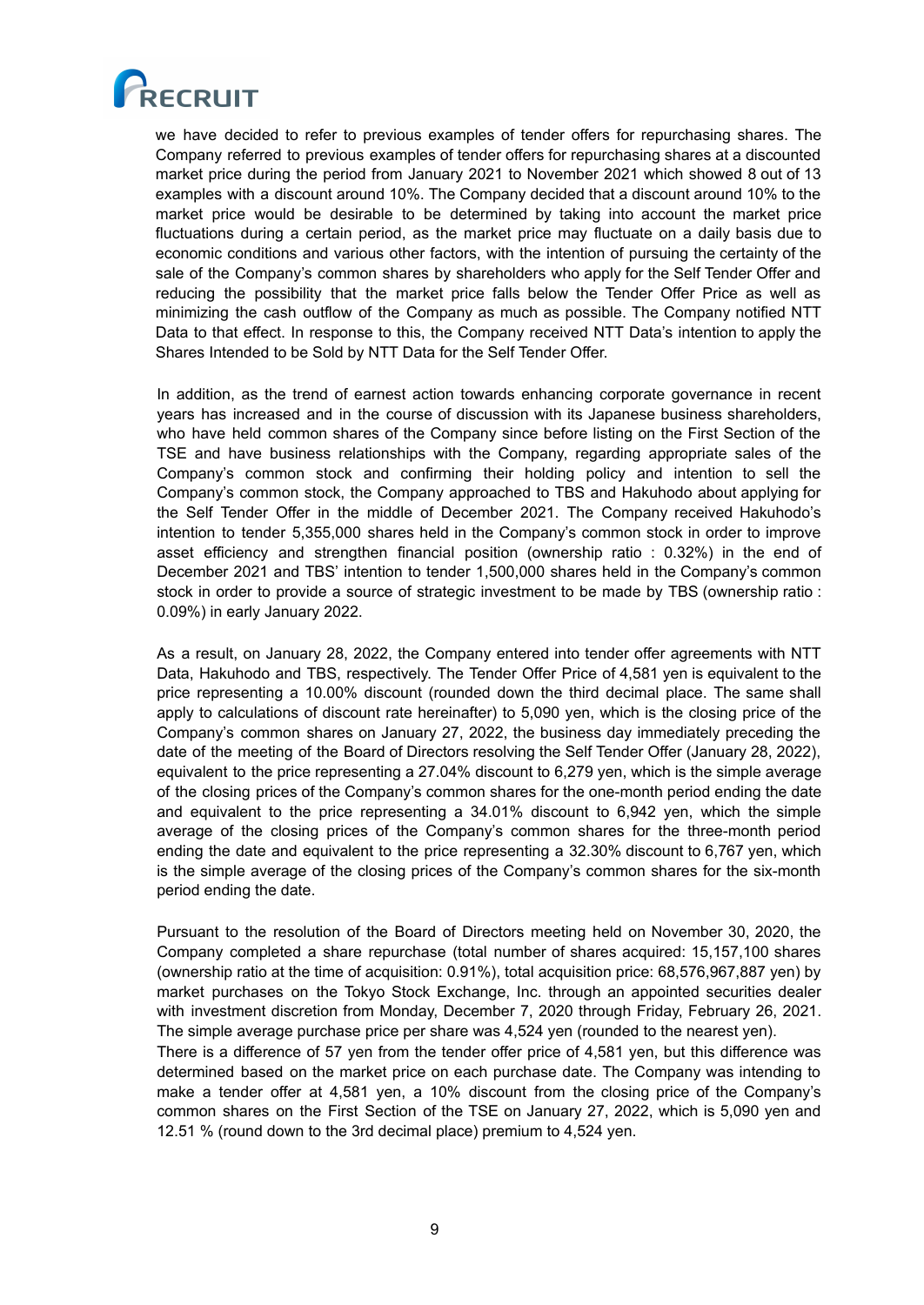

## b. Background to the Calculation

In determining the Tender Offer Price, considering that the Company's common shares are listed on financial instruments exchanges, the Company emphasizes the clarity and objectivity of the criteria and has decided to place emphasis on the market price of the Company's common shares. The Company also determined that it was desirable to purchase tendered shares at a price representing a certain discount to the market price, from the perspective of enhancing shareholder value as well as minimizing the cash outflow of the Company as much as possible.

Based on the above considerations and decisions, in the middle of December 2021, the Company asked NTT Data whether it would intend to tender its shares if the Company made a tender offer at a price representing a certain discount to the market price of the Company's common shares on the First Section of the TSE.

The Company also decided that the appropriate price of the Company's common stock forming the basis of the discount rate would be desirable to be determined by taking into account the market price fluctuations during a certain period. The Company notified NTT Data that it was intending to make a tender offer at a price representing a discount to the simple average of the closing prices of the Company's common shares on the First Section of the TSE during the one-month or three-month period ending the business day immediately preceding the date of the meeting of the Board of Directors resolving the Self Tender Offer or the closing price of the Company's common shares on the First Section of the TSE on the business day immediately preceding the date of the meeting of the Board of Directors resolving the Self Tender Offer. For this decision, the Company referred to previous examples of tender offers for repurchasing shares at a discounted market price during the period from January 2021 to November 2021 which shows out of 13 examples, 11 were calculated based on either of the above options, and therefore determined that it is appropriate to select these as a possible measure to determine the tender price.

To determine the discount rate, the Company considered that the higher the discount rate, the higher the probability that the market price will not fall below the Tender Offer Price during the Self Tender Offer period. A Tender Offer Price below the market price minimizes the probability that the total number of tendered shares will exceed the planned number of tendered shares and increases the certainty of the sale of Shares Intended to be Sold by NTT Data while minimizing the cash outflow of the Company as much as possible. However, NTT Data would not likely agree on an unreasonably high discount rate. In order to determine a reasonable discount rate, we have decided to refer to previous examples of tender offers for repurchasing shares. The Company referred to previous examples of tender offers for repurchasing shares at a discounted market price during the period from January 2021 to November 2021 which shows 8 out of 13 examples are around a 10% discount. The Company decided that a discount around 10% to the market price would be desirable by taking into account the market price fluctuations during a certain period as the market price may fluctuate on a daily basis due to economic conditions and various other factors, pursuing the certainty of the sale of the Company's common shares by shareholders who apply for the Self Tender Offer and reducing the possibility that the market price falls below the Tender Offer Price as well as minimizing the cash outflow of the Company as much as possible and the Company notified NTT Data to that effect. In response to this, the Company received NTT Data's intention to apply the Shares Intended to be Sold by NTT Data for the Self Tender Offer.

In addition, as the trend of earnest action towards enhancing corporate governance in recent years has increased and in the course of discussion with its Japanese business shareholders, who have held common shares of the Company since before listing on the First Section of the TSE and have business relationships with the Company, regarding appropriate sales of the Company's common stock and confirming their holding policy and intention to sell the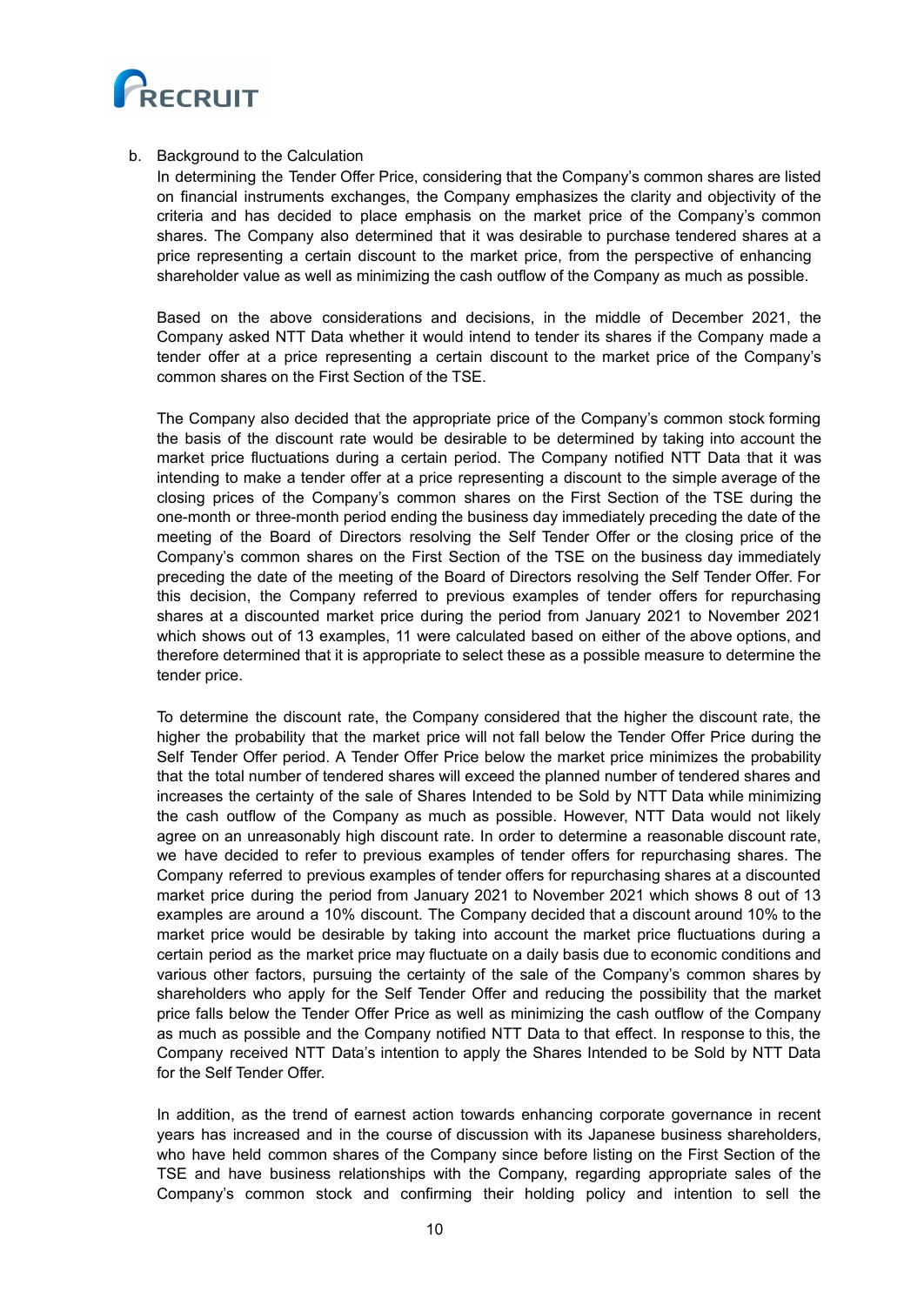

Company's common stock, the Company approached to TBS and Hakuhodo about applying for the Self Tender Offer in the middle of December 2021. The Company was received Hakuhodo's intention to tender 5,355,000 shares held in the Company's common stock (ownership ratio : 0.32%) in order to improve asset efficiency and strengthen financial position in the end of December 2021 and TBS' intention to tender 1,500,000 shares held in the Company's common stock (ownership ratio: 0.09%) in order to provide the source of strategic investment to be made by TBS in the early of January 2022.

In response to this, after further consultations with the Prospective Tendering Shareholders, the Company proposed to make a tender offer at 4,581 yen, a 10% discount from the closing prices of the Company's common shares on the First Section of the TSE on the business day immediately preceding the date of the meeting of the Board of Directors resolving the Self Tender Offer January 27, 2022. The Company decided that the appropriate price of the Company's common stock forming the basis of the discount rate would be desirable to be determined by reflecting the most recent financial results in the stock price, and as such the Company notified the Prospective Tendering Shareholders that it was intending to make a tender offer at 4,581 yen, a 10% discount from the closing price of the Company's common shares on the First Section of the TSE on the business day immediately preceding the date of the meeting of the Board of Directors resolving the Self Tender Offer (January 27, 2022) instead of using the simple average of the closing prices of the Company's common shares during the one-month or three-month period ending January 27, 2022 in order to pursue increased certainty of the sale of the Company's common shares by shareholders who apply for the Self Tender Offer and reducing the possibility that the market price falls below the Tender Offer Price as well as minimizing the cash outflow of the Company as much as possible.

As a result, on January 28, 2022, the Company entered into tender offer agreements with NTT Data, Hakuhodo, and TBS, respectively.

After the above considerations and consultations, the Company has resolved at the meeting of its Board of Directors held on January 28, 2022 to conduct a repurchase of its shares and make a tender offer at a price representing an approximate 10% discount to the closing prices of the Company's common shares on the First Section of the TSE on the business day immediately preceding the date of the meeting of the board of directors resolving the Self Tender Offer (January 27, 2022).

### (4) Planned Number of Shares to be Purchased

| Type of Shares | <b>Planned Number of</b><br>Shares to be<br>Purchased | Expected Number of<br><b>Excess Shares</b> | Total             |
|----------------|-------------------------------------------------------|--------------------------------------------|-------------------|
| Common shares  | 34,000,000 shares                                     | --                                         | 34,000,000 shares |

<sup>1</sup> If the total number of shares tendered does not exceed the planned number of shares to be purchased (34,000,000 shares), the Company will purchase all tendered shares. If the total number of shares tendered exceeds the planned number of shares to be purchased (34,000,000 shares), the Company will not purchase all or some of the excess portion and will implement delivery-versus-payment settlement with regard to the share certificates in accordance with the proportional allocation method specified in Article 27-22-2, Paragraph 2 of the Financial Instruments and Exchange Act (Law No. 25 of 1948, as amended; referred to as the "Act") applicable pursuant to Article 27-13, Paragraph 5 and with Article 21 of the Cabinet Ordinance on Disclosure of Tender Offer Bids for Publicly-Traded Stock Certificates, etc. by the Issuer (Ministry of Finance Ordinance No. 95 of 1994, as amended).

 $2$  Fractional shares shall be subject to the Self Tender Offer. In the case where a shareholder exercises the right to demand purchase of fractional shares pursuant to the Companies Act, the Company will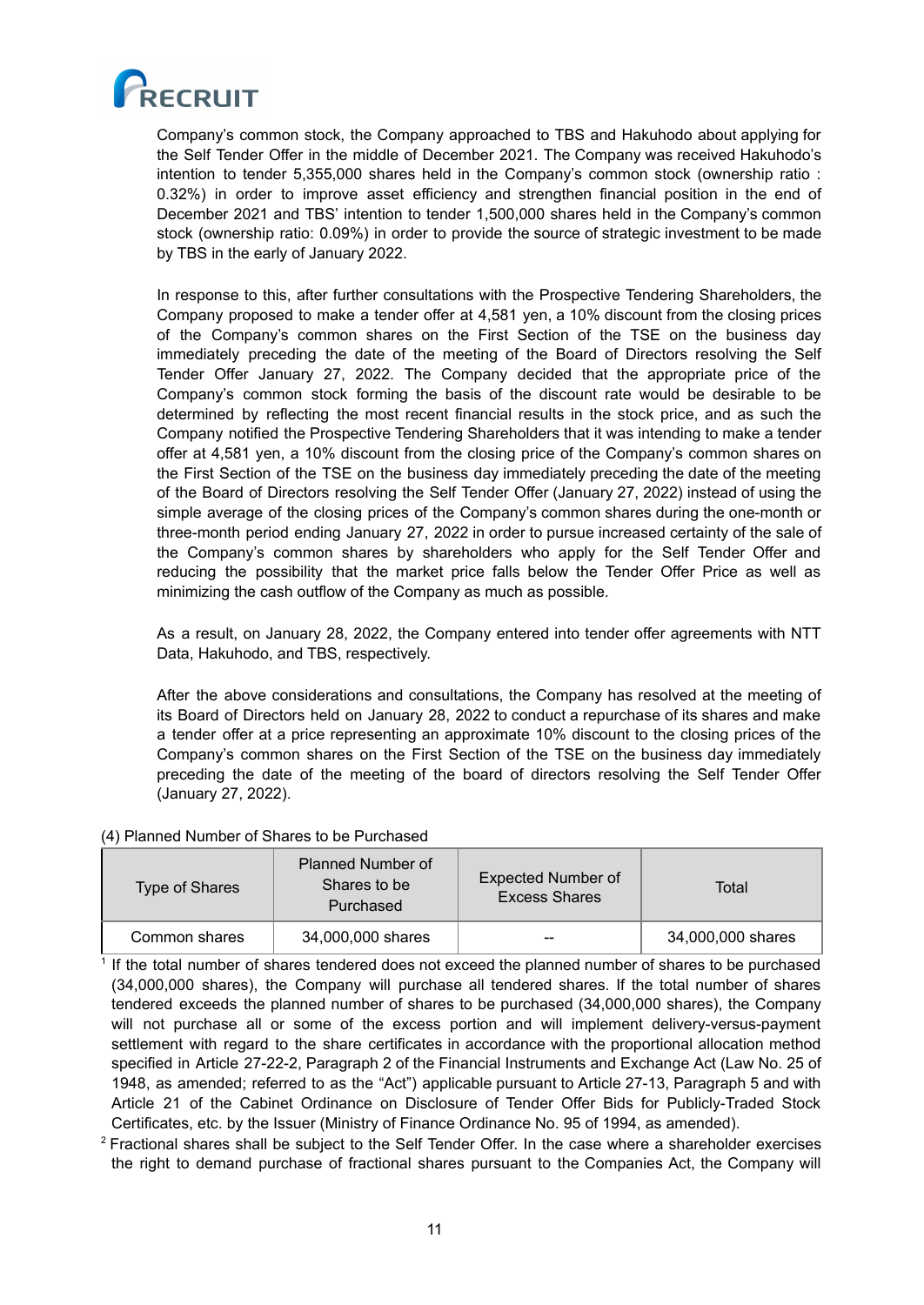

purchase its own shares during the Self Tender Offer Period in accordance with the procedures specified by law.

## (5) Funds Necessary for the Purchase

155,793,000,000 yen 1

- <sup>1</sup> The amount of funds necessary for the purchase is the total of the estimated purchase proceeds (155,754,000,000 yen), purchase procedure fees, and various expenses for announcements relating to the Self Tender Offer and printing expenses for Self Tender Offer explanatory documents and other necessary documents.
- (6) Settlement Method and Commencement Date
	- a. Name of the financial instruments broker or bank that will perform settlement relating to the purchase and address of its main branch Mitsubishi UFJ Morgan Stanley Securities Co., Ltd. 1-9-2 Otemachi, Chiyoda-ku, Tokyo, Japan (the "Tender Offer agent")
	- b. Settlement Commencement Date Thursday, March 24, 2022
	- c. Settlement Method

Promptly after the end of the Self Tender Offer Period, notice of purchase pursuant to the Self Tender Offer will be sent to tendering shareholders (in the case of a foreign shareholder, the shareholder's standing proxy) at their address or location.

Purchases will be made in cash. The amount equal to the purchase proceeds relating to the purchased share certificates less applicable withholding taxes (see note) will be remitted by the Tender Offer agent to the location specified by the tendering shareholder (in the case of a foreign shareholder, the shareholder's standing proxy) without delay after the settlement commencement date in accordance with instructions from the tendering shareholder (in the case of a foreign shareholder, the shareholder's standing proxy).

Individual Shareholders

i. In the case where the tendering shareholder is a resident or a non-resident with a permanent domestic establishment 1

If the amount of money received for tendering and delivering shares pursuant to the Self Tender Offer exceeds the amount of the portion corresponding to the shares that are the basis of the delivery included in the Self Tender Offeror's capital (in the case of a consolidated corporation, the amount of consolidated capital; same hereafter) (i.e., the purchase price per share exceeds the purchaser's capital per share), the amount of the excess portion is deemed to be dividends and is subject to taxation. Furthermore, the amount of the monies received for tendering and delivering shares pursuant to the Self Tender Offer minus the amount deemed to be dividends is income from the transfer of shares. If there is no amount that is deemed to be dividends (i.e., the purchase price per share is no more than the Tender Offeror's capital per share), all of the monies received for tendering and delivering shares pursuant to the Self Tender Offer is income from the transfer of shares.

The portion considered dividends is subject to withholding equal to 20.315% (15.315% in income taxes and the Special Reconstruction Income Tax under the Act on Special Measures concerning Securing Financial Resources Necessary for Implement Measures for Reconstruction in Response to the Great East Japan Earthquake (Law No. 117 of 2011,as amended; referred to as the "Special Reconstruction Income Tax") and 5% in resident taxes; nonresidents with a permanent domestic establishment are specially exempt from the 5% resident tax); provided, however, that in the case where a shareholder is a large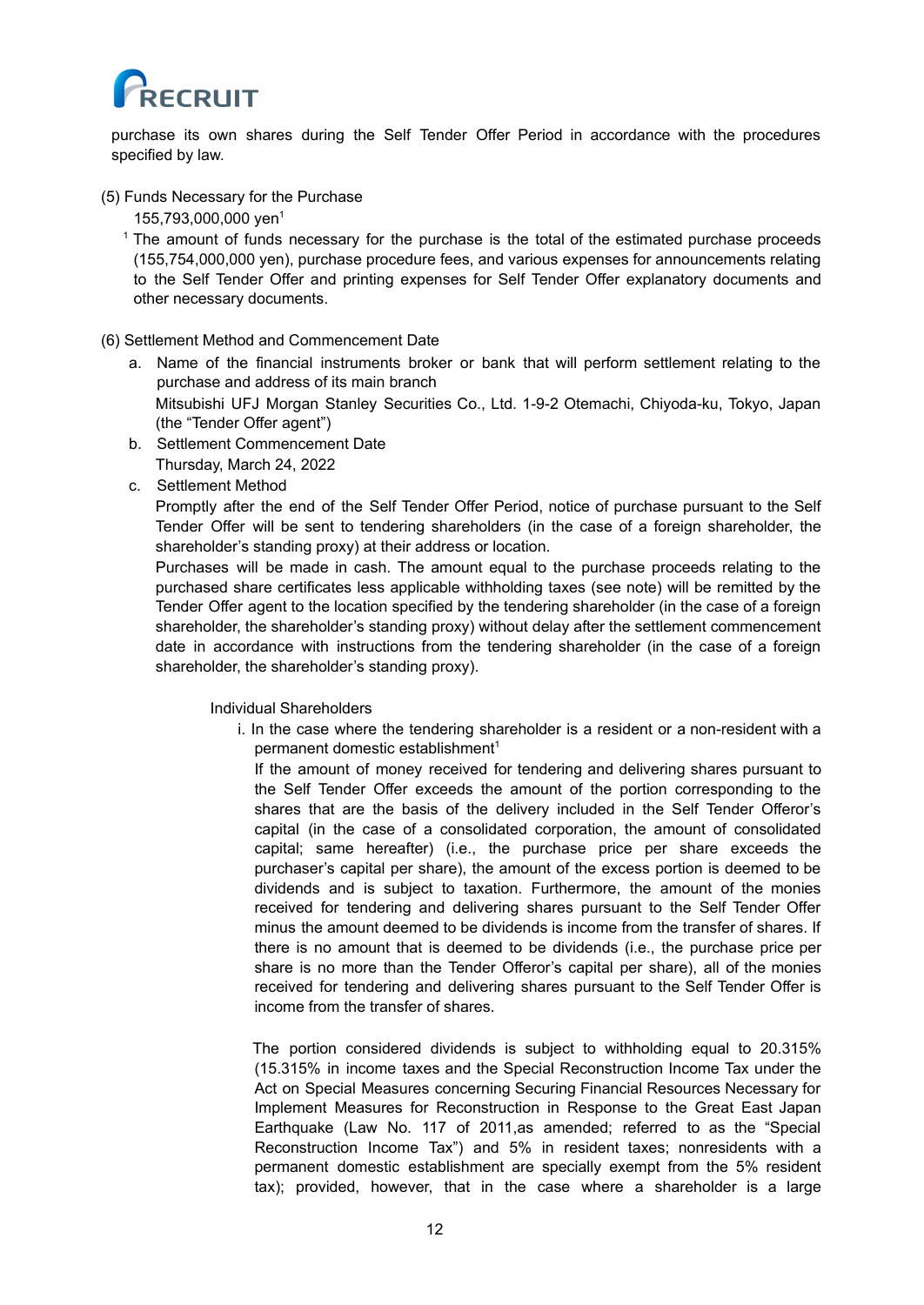

shareholder specified in Article 4-6-2, Paragraph 37 of the Order for Enforcement of the Act on Special Measures Concerning Taxation(Cabinet Order No.43 of 1957,as amended) ("Large Shareholder, etc."), 20.42% of the payment is withheld (income tax and Special Reconstruction Income Tax only). In addition, the amount of income from the transfer of shares minus acquisition expenses relating to the shares is in principle subject to separate self-assessment taxation.

In the case where shares in a tax-free account ("Tax-Free Account") specified in Article 37-14 of the Special Taxation Measures Act (Law No.26 of 1957,as amended) (tax-free status of income from transfers relating to small amounts of publicly-traded shares in Tax-Free Accounts) are tendered pursuant to the Self Tender Offer and the financial instruments broker with which the tax-free account was opened is Mitsubishi UFJ Morgan Stanley Securities Co., Ltd., income from the transfer of shares pursuant to the Self Tender Offer is in principle tax free. If the tax-free account was opened with a financial instruments broker other than Mitsubishi UFJ Morgan Stanley Securities Co., Ltd., the treatment described above may not apply.

ii. In the case where the tendering shareholder is a non-resident without a permanent domestic establishment 1

The amount deemed to be dividends is subject to 15.315% withholding (income tax and Special Reconstruction Income Tax only). If the shareholder is a major shareholder, then the deemed dividends are subject to 20.42% withholding (income tax and Special Reconstruction Income Tax only). Further, income arising from the transfer of shares is in principle not subject to taxation in Japan.

# Corporate Shareholders<sup>1</sup>

In the case where a tendering shareholder is a corporate shareholder, if the amount of money received for tendering and delivering shares pursuant to the Self Tender Offer exceeds the amount of the portion corresponding to the shares that are the basis of the delivery included in the Self Tender Offeror's capital (i.e., the purchase price per share exceeds the purchaser's capital per share), the amount of the excess portion is deemed to be dividends and is subject to 15.315% withholding (income tax and Special Reconstruction Income Tax only).

Foreign shareholders (here and hereafter, shareholders who are residents of a foreign country specified in an applicable tax treaty (including corporate shareholders)) who wish to have the income tax and Special Reconstruction Income Tax on the deemed dividend amount reduced or exempted pursuant to an applicable tax treaty must inform the Tender Offer agent by March 1, 2022 that written notice regarding the tax treaty will be submitted and submit the notice to the Tender Offer agent by the business day (March 23, 2022) immediately prior to the payment commencement date. 1

<sup>1</sup> Imposition of taxes on shares purchased pursuant to the Self Tender Offer. Please consult with your tax accountant or other professional concerning specific tax related questions and make your own determinations.

## (7) Other

- a. The Self Tender Offer is not conducted in the United States or for the United States, either
	- directly or indirectly, and is not conducted by means of U.S. mail or other interstate or international commerce methods or means (including, but not limited to, telephone, telex, facsimile, electronic mail and internet communications), and moreover, is not conducted through any securities exchange facility in the United States. The Self Tender Offer may not be subscribed through any of the aforementioned methods or means, or through the aforementioned facilities, or from the United States.